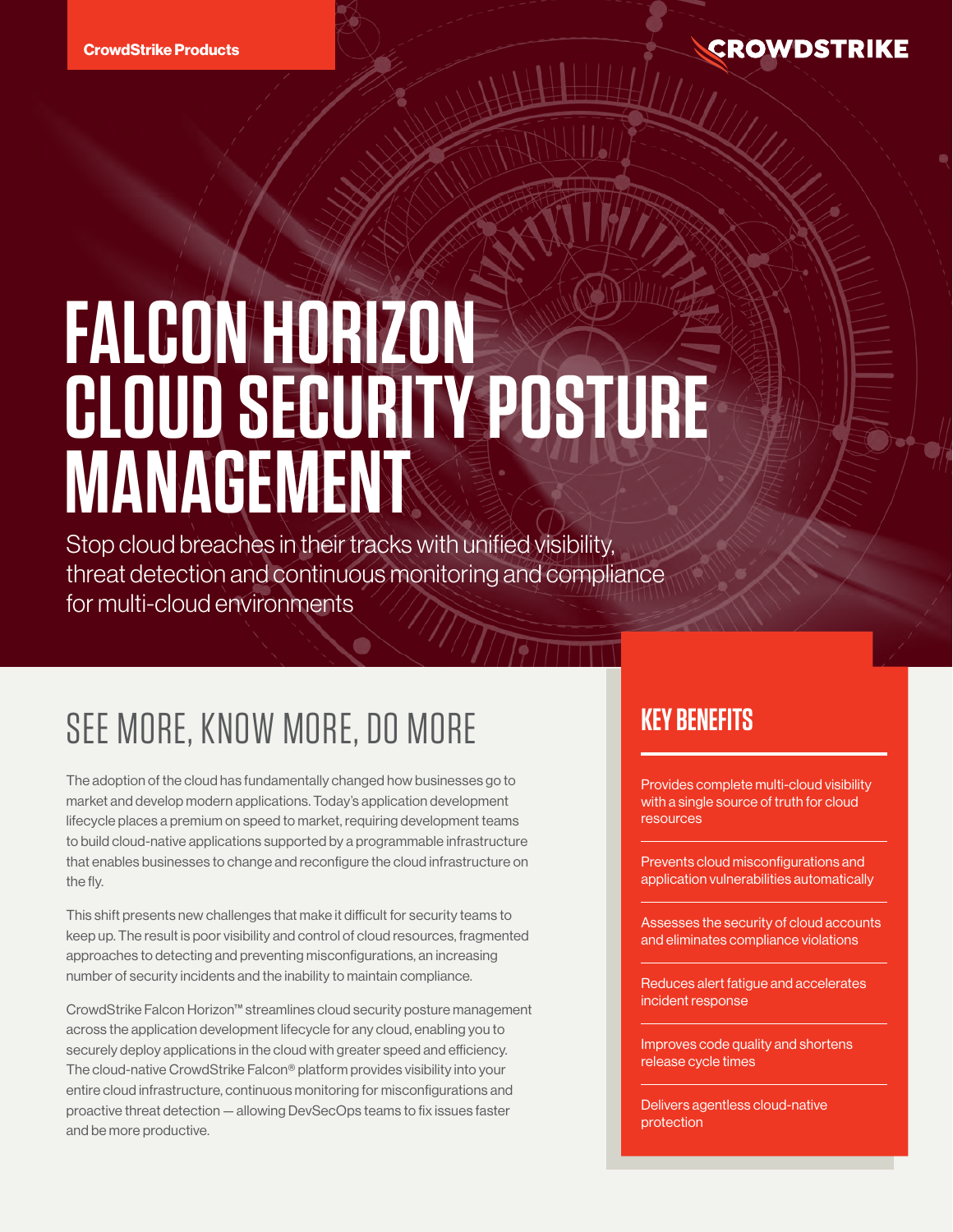# KEY CAPABILITIES

### DISCOVERY AND VISIBILITY

Unify visibility and security enforcement across multi-cloud and on-premises environments in a single cloud-native solution.

- **Single source of truth:** Get up and running in minutes and access a single source of truth for all cloud assets and security configurations across multi-cloud environments and accounts.
- $\Box$  See everything: Discover cloud resources and details automatically upon deployment  $$ including misconfigurations, metadata, networking security, access control and change activity — and eliminate security blind spots. Supported services include:

| <b>AWS</b>      |                |                |
|-----------------|----------------|----------------|
| <b>ACM</b>      | <b>EKS</b>     | <b>RDS</b>     |
| API Gateway v1  | ElastiCache    | Redshift       |
| CloudTrail      | <b>ELB</b>     | Route 53       |
| CloudFront      | <b>EMR</b>     | S <sub>3</sub> |
| CloudFormation  | GuardDuty      | <b>SES</b>     |
| Config          | <b>IAM</b>     | <b>SNS</b>     |
| DynamoDB        | <b>Kinesis</b> | SQS            |
| <b>EBS</b>      | <b>KMS</b>     | <b>SSM</b>     |
| EC <sub>2</sub> | Lambda         | <b>VPC</b>     |
| <b>ECR</b>      | NLB/ALB        |                |

| <b>Azure</b>                         |                                   |
|--------------------------------------|-----------------------------------|
| Active Directory (AD)                | <b>Load Balancer</b>              |
| <b>App Service</b>                   | Monitor                           |
| <b>Container Registry</b>            | <b>Network Security Groups</b>    |
| <b>Disk</b>                          | PostgreSQL                        |
| File Service                         | <b>SQL Server Virtual Machine</b> |
| Identity and Access Management (IAM) | Storage Account                   |
| <b>Key Vaults</b>                    | Virtual Machine                   |
| Kubernetes Service                   | <b>Virtual Network</b>            |
| <b>GCP</b>                           |                                   |
| App Engine                           | <b>Cloud Storage</b>              |
| <b>BigQuery</b>                      | Compute Engine                    |
| Cloud Load Balancing                 | <b>IAM</b>                        |
| Cloud Logging                        | <b>KMS</b>                        |
| Cloud SQL                            | <b>VPC</b>                        |

- **Simplified management and security policy enforcement:** Manage and enforce security group policies across accounts, projects, regions and virtual networks from a single console to reduce the attack surface.
- **Monitor the control plane:** Scale at will and gain insight into all control plane API calls and uncover security risks within managed Kubernetes clusters.
- **Identify unprotected resources:** Identify cloud resources not protected by Falcon and take immediate action.

# **ELIMINATE SECURITY BLIND SPOTS WITH FALCON HORIZON**

Unifies visibility and control across multi-cloud environments: Falcon Horizon delivers continuous discovery and visibility of cloud-native assets, providing valuable context and insights into the overall security posture and the actions required to prevent potential security incidents.

#### Prevents cloud

misconfigurations and eliminates compliance violations: Falcon Horizon provides intelligent monitoring of cloud resources to proactively detect misconfigurations, vulnerabilities and security threats, along with guided remediation to resolve security risks and enable developers with guardrails to avoid costly mistakes and ensure compliance across multi-cloud environments.

#### Reduces alert fatigue with targeted threat detection:

Falcon Horizon continuously monitors for anomalies and suspicious activity, and integrates seamlessly with SIEM solutions, enabling security teams to gain visibility, prioritize threats, reduce alert fatigue by eliminating noise, and respond and fix issues faster.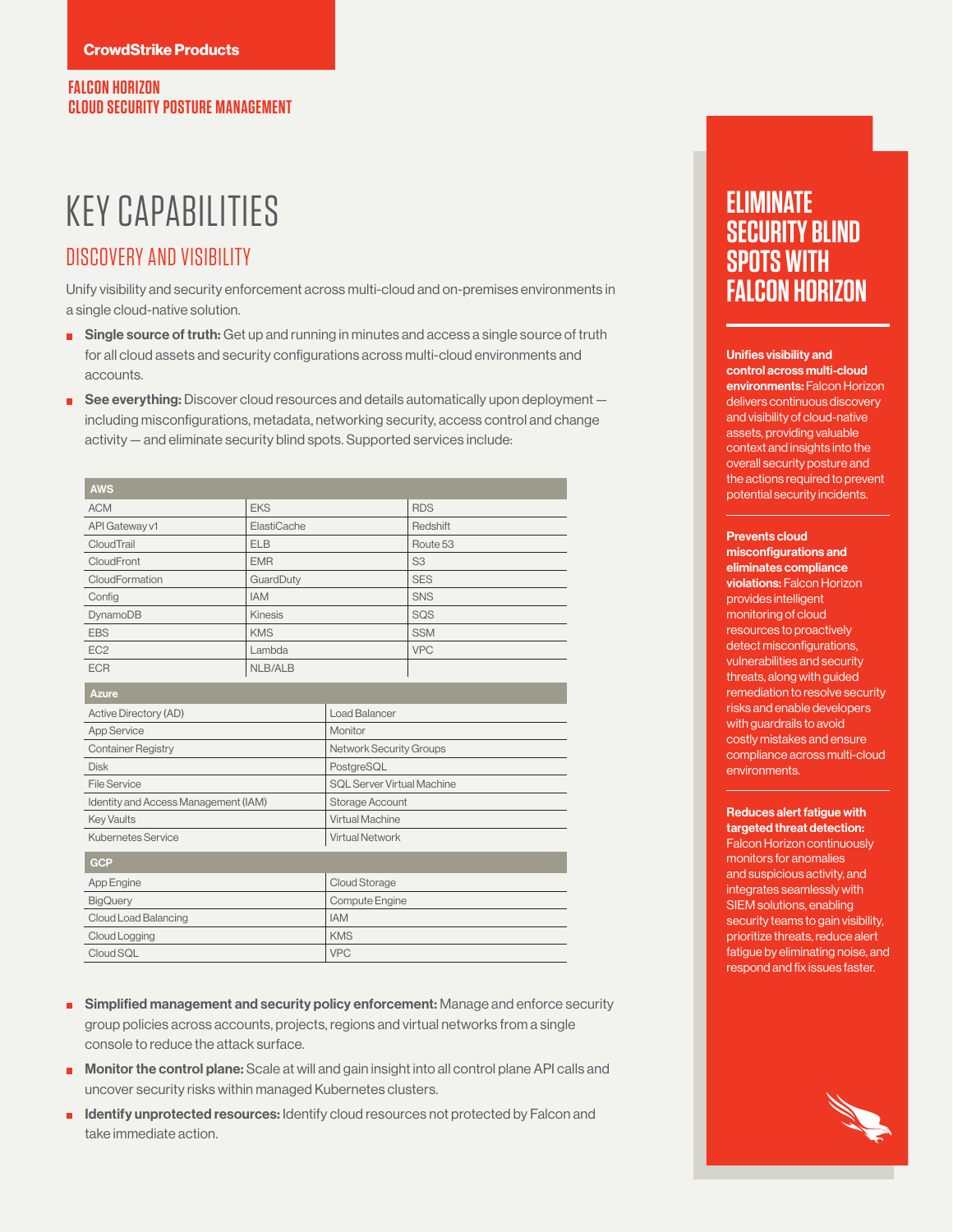#### **FALCON HORIZON CLOUD SECURITY POSTURE MANAGEMENT**

#### MISCONFIGURATION MANAGEMENT AND REMEDIATION

Prevent risky cloud misconfigurations based on CrowdStrike best practices.

- **Eliminate misconfigurations and compliance violations:** Compare cloud application configurations to industry and organizational benchmarks to identify violations and remediate in real time and ensure application availability.
- Get guided remediation from security experts:  $Fix$  issues that leave cloud resources exposed — such as misconfigurations, open IP ports and unauthorized modifications with guided remediation and guardrails that enable developers to avoid critical mistakes.
- **Enforce permissions:** Monitor storage to ensure permissions are secure and not publicly accessible.
- **Prevent identity-based threats:** Reduce the number of tools required from three to one, and prevent users from putting your organization at risk by automating the detection and remediation of identity-based risks in Microsoft Azure, AWS and GCP.
- Secure Azure Active Directory (AD): Ensure Azure AD groups, users and apps have the correct permissions using the new Identity Analyzer reports.
- Reduce alert fatigue: Remediate issues faster and reduce SOC costs with enhanced policy management for cloud accounts, regions or specific resources.
- **E** Ensure resilience: Monitor database instances and verify that high availability, backups and encryption are enabled, as well as security groups to limit exposure.

## REAL-TIME THREAT DETECTION

Continuously detect, prevent and remediate cloud control plane security threats to stop breaches.

- **Accelerate response:** Reduce the time it takes to detect and mitigate a breach from months to minutes by cutting through the noise of multi-cloud environment security alerts with an adversary-focused approach that saves time and allows teams to take the most effective action.
- $\blacksquare$  Identify malicious activity with confidence scoring and prioritization: The patentpending Confidence Scoring in Falcon Horizon continuously aggregates, assesses and scores control plane threats and configurations to accurately identify malicious activity, reducing the time to understand and respond.
- Integrate cloud indicators of attack (IOAs) with threat intelligence: Gain access to realtime alerting and reporting on over 150 cloud adversaries based on CrowdStrike's marketleading threat intelligence and research for more effective response.
- Benefit from continuous control plane threat detection: Machine learning and behaviorbased TTP/IOA detections and guided remediation are provided for all cloud accounts, services and users across the cloud estate, improving investigation speed by up to 88%.
- **Enable self-service threat hunting:** Cloud-scale data and analytics for all cloud activity enable security teams to proactively uncover hidden threats and take action.